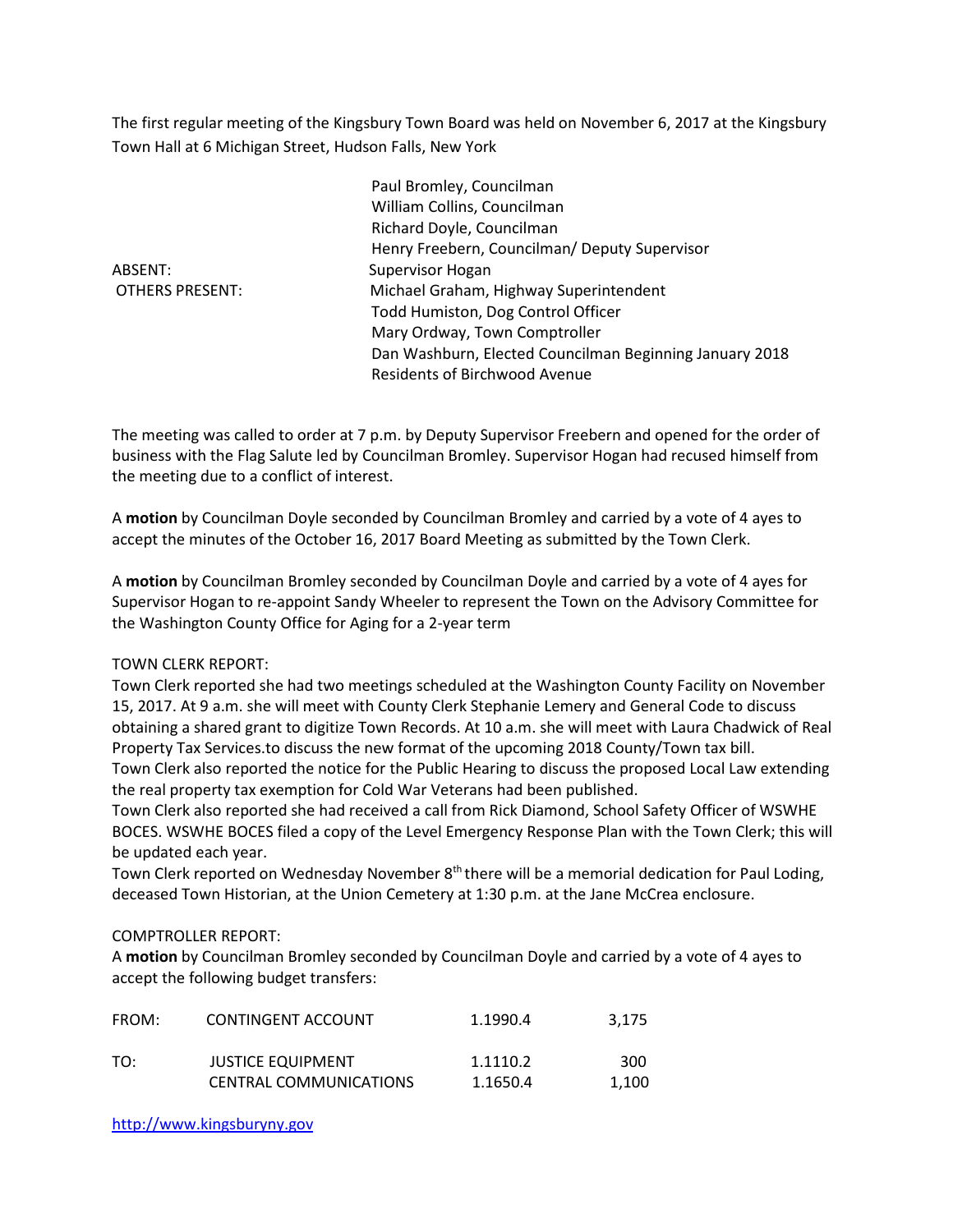| CENTRAL DATA PROCESSING | 1.1680.4 | 1.700 |
|-------------------------|----------|-------|
| <b>DBL INSURANCE</b>    | 1.9055.8 |       |

# APPROPRIATE FUND BALANCE TO MAKE ADDITIONAL PRINCIPAL PYT ON HWY TO STATUTORY INST. BOND PRIN 1.9720.6 80,000 FROM: BRIDGE S P.S. 3.5120.1 3,500

TO: BRIDGES CONTR. 3.5120.4 3,500

A motion by Councilman Doyle seconded by Councilman Bromley and carried by a vote of 4 ayes giving permission to the Comptroller to make Budget Transfers without approval and report them on her monthly report.

A motion by Councilman Bromley seconded by Councilman Doyle and carried by a vote of 4 ayes giving permission to the Comptroller to re-levy the unpaid water bills as of November 20, 2017 to the 2018 County/Town Tax Bills.

The Comptroller reported the Town could opt-out of providing the New York Paid Family Benefit to its employees. There is no cost to the Town; it is a payroll deduction to the employee. The Comptroller feels because our Town has so many benefits she would like the Town to opt out of the New York Paid Family Benefit. A discussion followed. Councilman Doyle commented it is designed to be employee funded. Comptroller commented the payroll deduction is \$1.65 per week. Councilman Doyle would like the Board to hold off before making a final decision and possibly a special meeting will be scheduled with the presence of the Supervisor to continue this discussion.

A motion by Councilman Bromley seconded by Councilman Doyle and carried by a vote of 4 ayes giving Comptroller Mary Ordway permission to attend a 3-day conference in Albany in March.

A motion by Councilman Doyle seconded by Councilman Collins and carried by a vote of 4 ayes to pay Comptroller Mary Ordway for her extra time of 203 ½ hours from November 1, 2016 to October 31, 2017 which will be charged to the Water Department.

# DOG CONTROL REPORT:

Todd Humiston reported he had two dangerous dog hearings pending this week; the Town Attorney MaryEllen Stockwell is assisting with these cases. He stated there have been issues with one case at the Countryside Animal Shelter, but he has it under control.

Humiston would like to review and re-write the Local Laws, he feels the fines and fees need to be updated. One big concern is 8 of the 29 seizures this year have been done under the police department during drug raids and arrests. Under the current law if an Article 7 is not violated and the dog is licensed, the Town is responsible to hold the seized dog until there is a bond hearing. A committee will be formed to review the current Local Law.

#### HIGHWAY DEPARTMENT SUPERINTENDENT REPORT:

Michael Graham reported approximately 7,000 yards of winter sand has been put up.

Graham reported the offer was not accepted for the grader, the buyer did not want to pay the premium to Auctions International. After discussion the Board decided to wait until spring to try to sell the grader. Comptroller Mary Ordway stated that would reduce the highway reserve fund.

http://www.kingsburyny.gov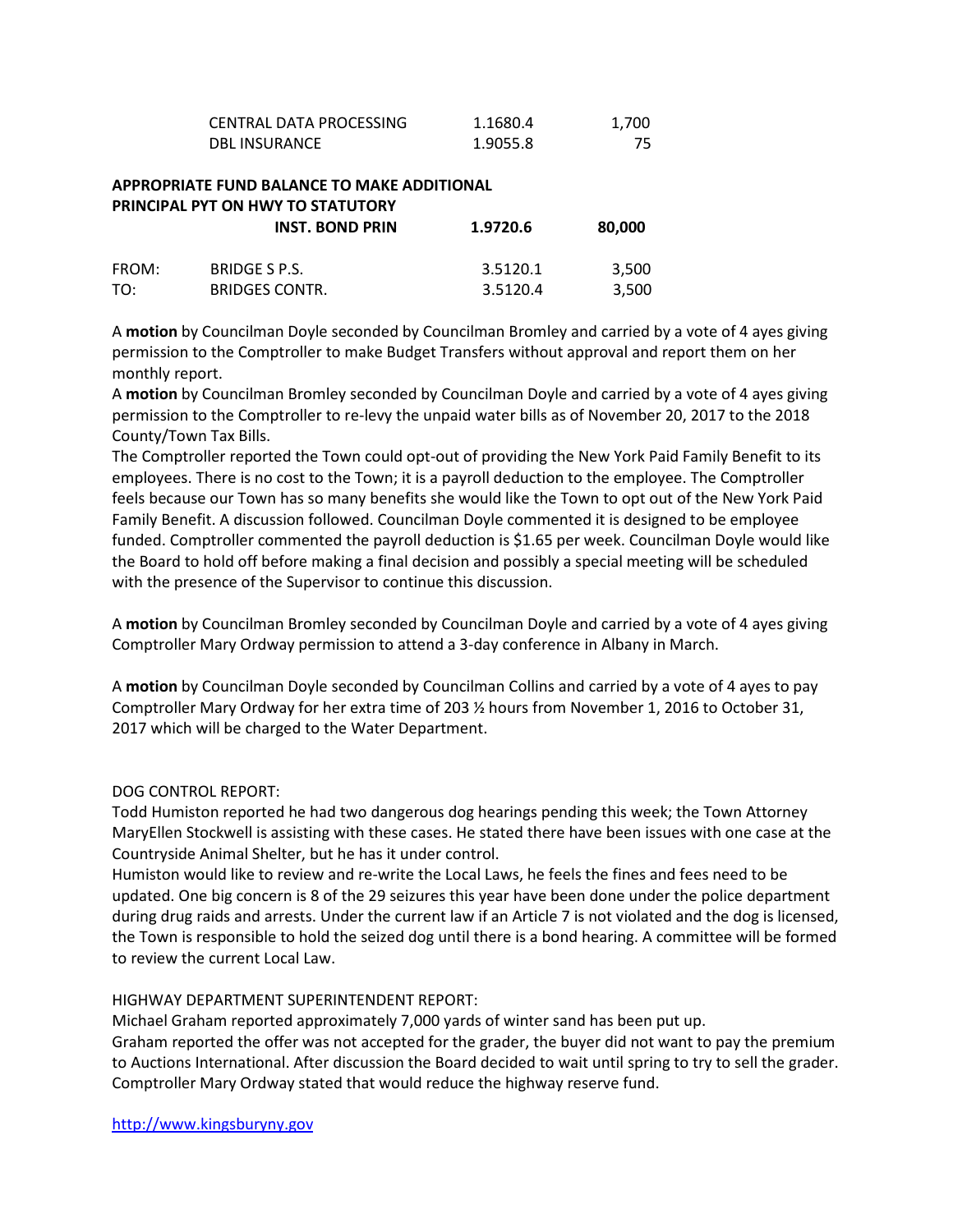On Wednesday the Town and Village Highway Departments will conduct a Snowplow Safety Program at the Dix Avenue Primary School for  $1<sup>st</sup>$ ,  $2<sup>nd</sup>$  and  $3<sup>rd</sup>$  grade students.

Councilman Bromley asked if there was an update on East Side. Michael Graham commented the DEC was would be on site on Thursday for samples and on Monday they were going to dig test holes with the Town's backhoe.

#### COUNCILMAN REPORT:

Councilman Doyle asked the Town Clerk what change would be made to the tax bills. The Town Clerk will update the Board on the next Town Board Meeting on November 20, 2017.

#### SUPERVISOR REPORT:

Deputy Supervisor reported the Town had received a thank you note from the Luciano Family stating their appreciation for the Town's support in the race held in August.

A motion by Councilman Doyle seconded by Councilman Bromley and carried by a vote of 4 ayes to accept the reports of certain officer for the month of October as follows: Dog Control Officer: Complaints/Calls 56 Seizures 3; Unlicensed Dogs 3; Bites Investigated 1; Dangerous Dogs 1; Mileage 430 with 95 charged to Fort Edward & 183 charged to Fort Ann Town Clerk: Paid to EnCon \$2,657.88; Paid to Supervisor \$3,267.00; Paid to NYS Dept. of Health \$157.50; Paid to the Village of Hudson Falls \$220.00; Paid to Ag & Markets for Population Control \$189.00 Town Comptroller: Receipts \$95,380.90; Disbursements \$150,850.23 Assessor: Sales Reports For September – Town Justice; Fees Collected: \$14,572.50

# PUBLIC COMMENT:

Steve Chase of Birchwood Drive stated he has an issue with the development of the property behind him and he is not getting anywhere with the Zoning person he is supposed to deal with to get the project back on the original scope it should be on. The property is owned by Ken Collette. Councilman Bromley asked what is actually going on. Steve Chase stated most of the trees behind his house are gone now and they were supposed to screen the residential neighborhood from the commercial property; there is no screening or buffer behind them anymore. The Board viewed a map of Birchwood Avenue. Deputy Supervisor Freebern stated he was on Birchwood Avenue on Friday morning and felt he had not cut trees past the buffer zone. Mr. Chase commented more trees were cut on Friday afternoon. Freebern stated he measured and as far as going back the 40 it looked like from what he could tell, there is a buffer then a line and a ditch there. From what he has been told he is going to put up a fence more, shrubbery and the back of the storage building is going to face the Birchwood Avenue residents. Mr. Chase distributed pictures of their back yard. Councilman Bromley asked if the fence in the picture was his. Mr. Chase answered yes and that he owns 10 to 12 feet past the fence. Councilman Doyle asked if the trees were his. Mr. Chase stated that some of them were his. Tammy Chase commented the bigger trees closer to a fence are theirs and the trees that are left are small and fragile and with a recent windstorm they were almost falling over. The small trees that were left are supposed to be the 40 foot buffer zone; there was no talk of a fence or additional shrubbery going in. Mr. & Mrs. Chase stated they have dealt with this for the last two years and have tried working with Ross Cortese, Code Enforcement Officer since March of this year. Tammy Chase stated with the trees cut down their